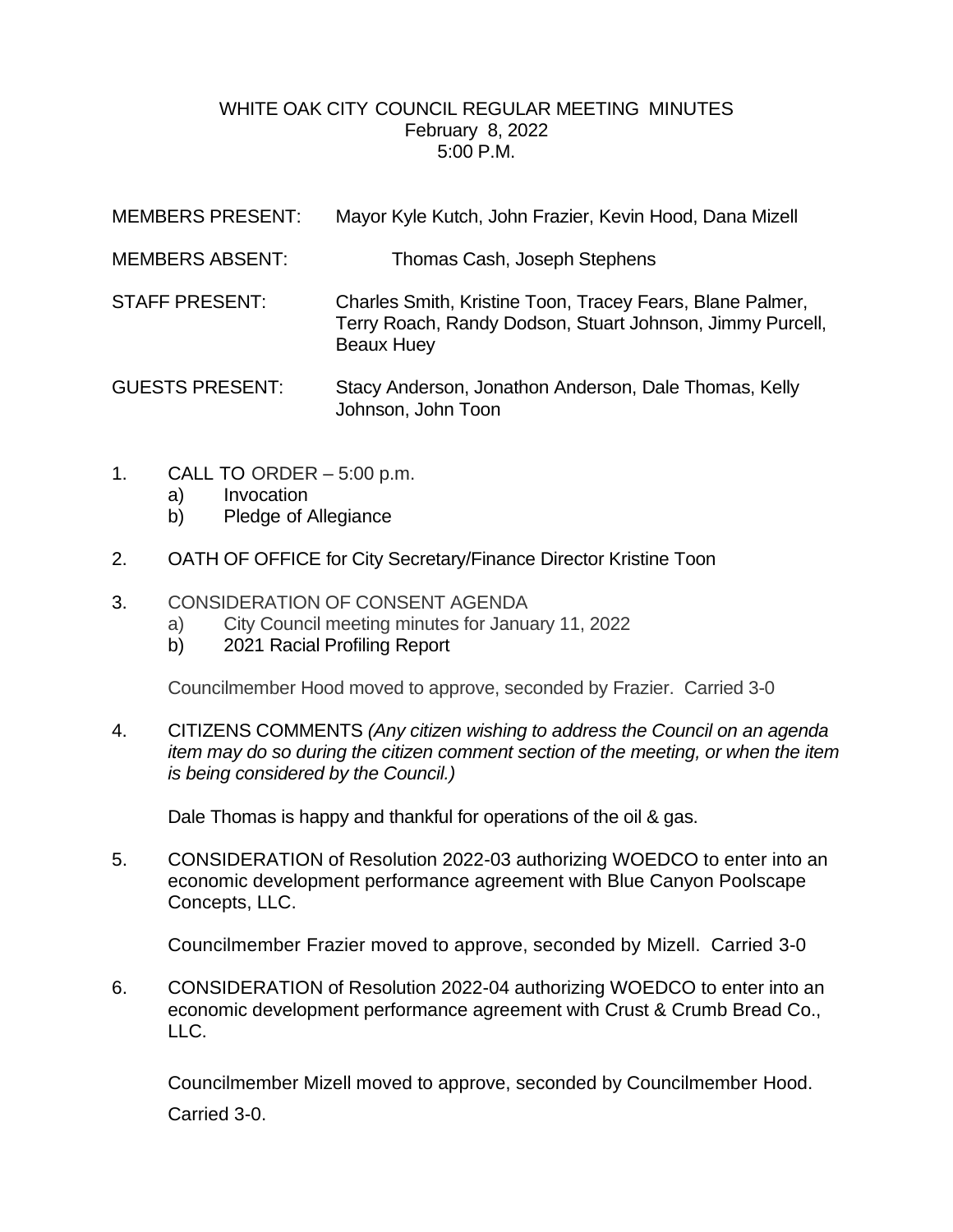7. CONSIDERATION of Resolution 2022-05 authorizing WOEDCO to enter into an economic development performance agreement with K & N Machine, LLC.

**Tabled** 

8. DISCUSSION regarding easement and sewer line on Person rd.

Charlie Smith said that maybe the city could pick up the east side but would have to look at each property on the west side.

Dale Thomas said that due to the elevation three of the rentals could not be on the sewer.

Charlie Smith said that at some point this would be a good idea

John Frazier asked if they had any sewer on Person Rd. No sewer main on Person Rd.

Charlie Smith recommended that the city start to get numbers together for the cost.

9. CONSIDERATION of accepting Lone Star Parkway as a city street.

No action was taken

10. CONSIDERATION to join as a party in the ENDO settlement.

Councilmember Hood moved to approve, seconded by Councilmember Frazier. Carried 3-0

11. CONSIDERATION of adding Kristine Toon as a bank signatory.

Councilmember Hood moved to approve, seconded by Councilmember Mizell. Carried 3-0

12. EXECUTIVE SESSION pursuant to Government Code §551.074 regarding real property exchange.

Council recessed into closed session at 5:25 p.m.

13. RECONVENE into open session and take any action necessary regarding real property exchange.

Council reconvened into open session at 5:50 p.m.

Councilmember Hod made a motion to deed WOEDCO property for incentive purposes, second by councilmember Mizell. Carried 3-0